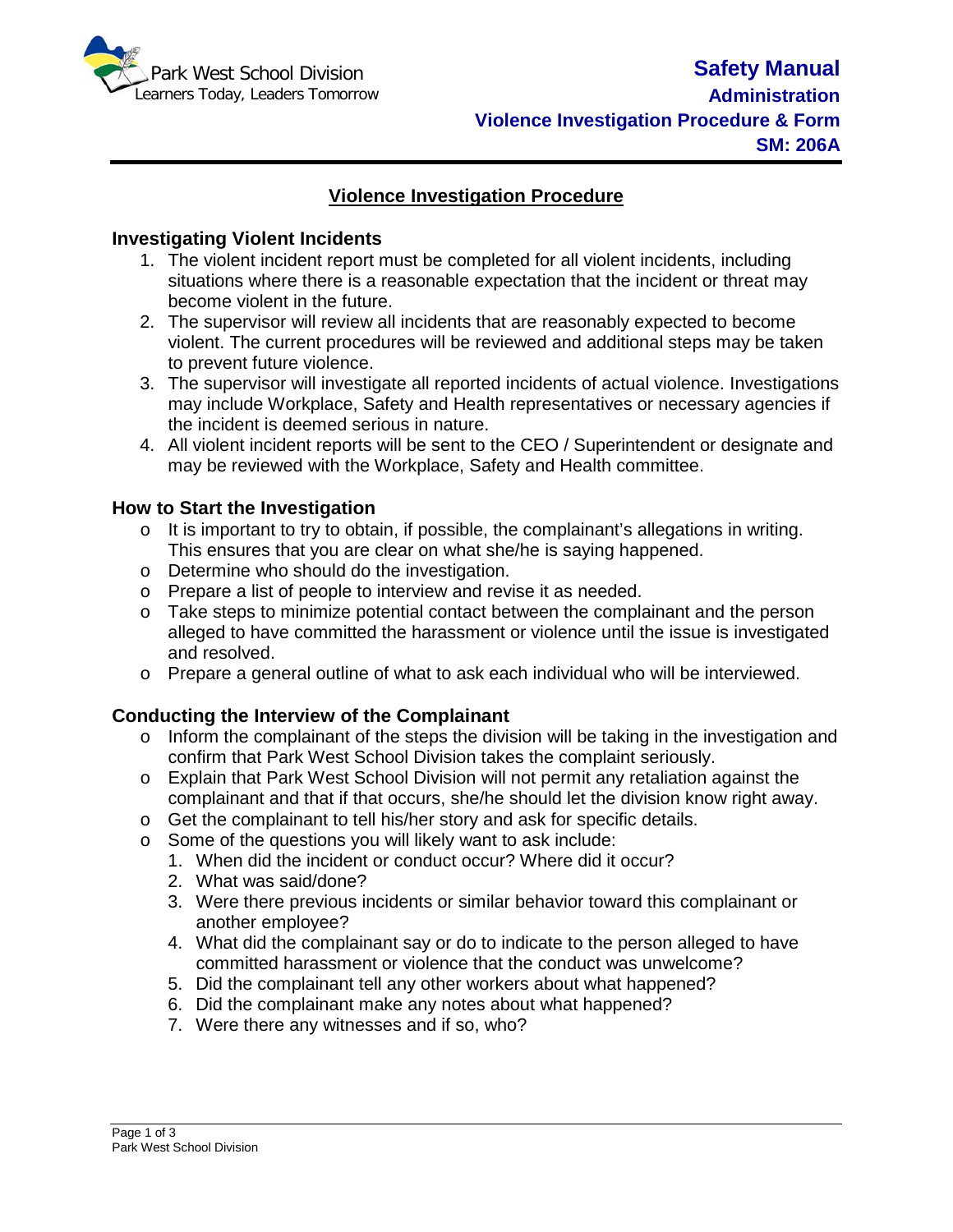

## **Interviewing the Person Alleged to Have Committed Harassment or Violence**

- o Explain the allegations in detail.
- $\circ$  Inform the person against whom the allegations were made of the steps Park West School Division will be taking in the investigation and confirm that the complaint will be taken seriously.
- o Explain that Park West School Division will not permit any retaliation against the complainant and that if there are attempts to do so, there will be disciplinary action.
- $\circ$  Ask the person alleged of harassment or violence to reply to the allegations, preferably in writing.
- $\circ$  Determine the nature of the relationship between the complainant and the person against whom the allegations are made (ex: dating, sexual, social, working).
- o Determine whether the complainant ever complained about any of the alleged actions and how the person alleged of harassment responded.
- o Ask for names of all witnesses the person alleged to have committed harassment or violence thinks should be interviewed as part of the investigation.

### **Conducting Witness Interviews**

- o Interview all witnesses identified by the complainant and alleged harasser to ensure the appearance of an unbiased investigation.
- o Explain:
	- why the interview is taking place
	- how the information may be used
	- **EXECUTE:** importance of complete and accurate facts
	- **EXEC** importance of the names of all possible witnesses
	- **Park West School Divisions position on retaliation**
- o Take detailed notes, including:
	- name of witness
	- date and time of interview
	- who was present
	- **questions asked**
	- **what witness said**
	- ask the witnesses to explain what they might have seen or heard. Get the details:
		- $\checkmark$  what, when and where did it happen?
		- $\checkmark$  who was present?
		- $\checkmark$  who did and said what to whom?
		- $\checkmark$  was the incident an isolated event or part of a pattern?

### **Concluding the Investigation**

- o The investigator should prepare a report of the investigation and determine whether the complainant's allegations were proven.
- o If the report finds that harassment or violence has taken place, the employer should determine reasonable steps to be taken to end the harassment or violence and prevent a repeat.
- $\circ$  The employer must meet separately with the complainant and the person who has been alleged of harassment or violence to explain the investigation process,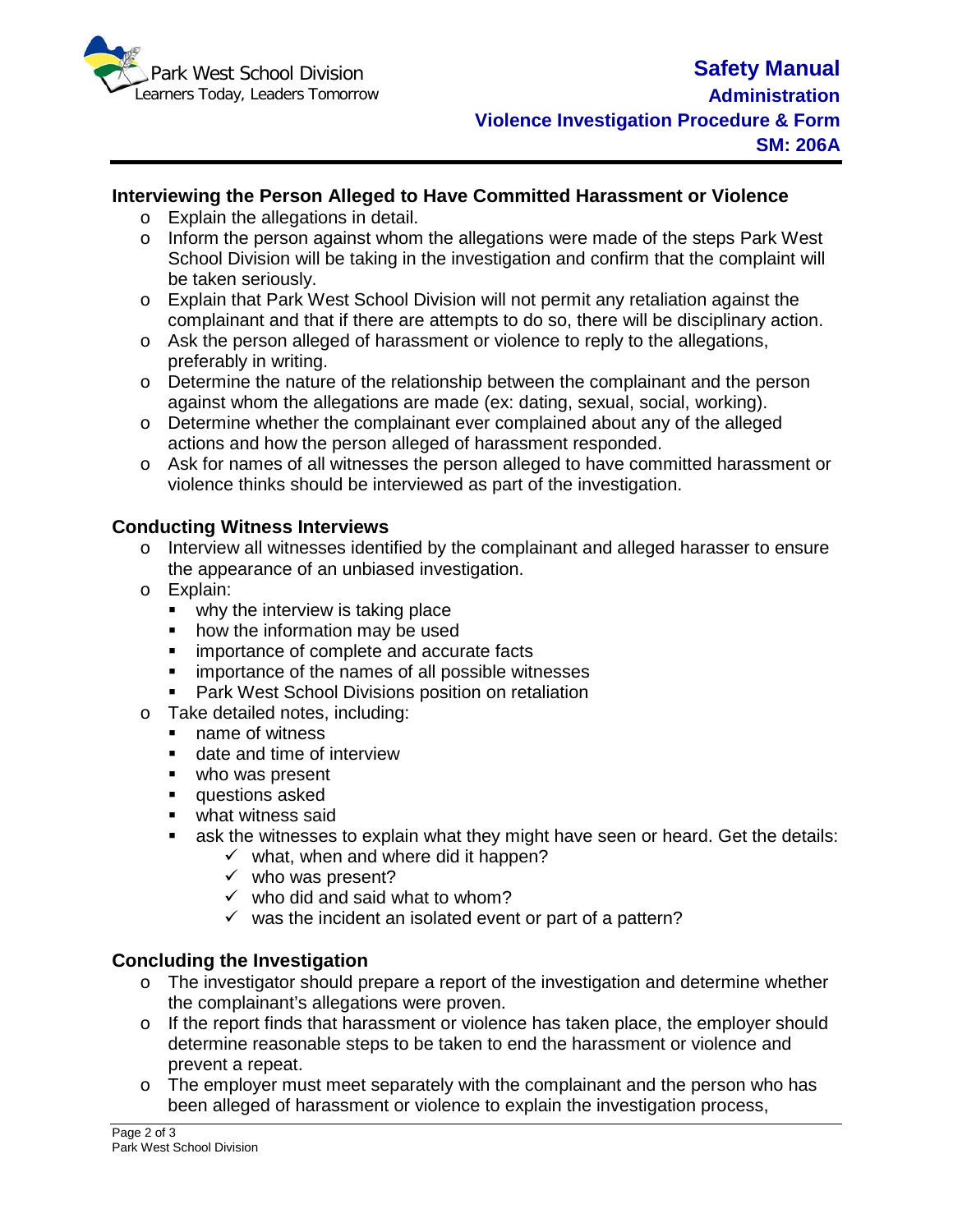

conclusions and any disciplinary action taken or other steps put in place to stop and avoid a repeat of the offensive conduct. If the results of the investigation are inconclusive, the employer should explain that the investigation was unable to determine the events that occurred and that the division will monitor the situation to ensure no further offensive conduct occurs.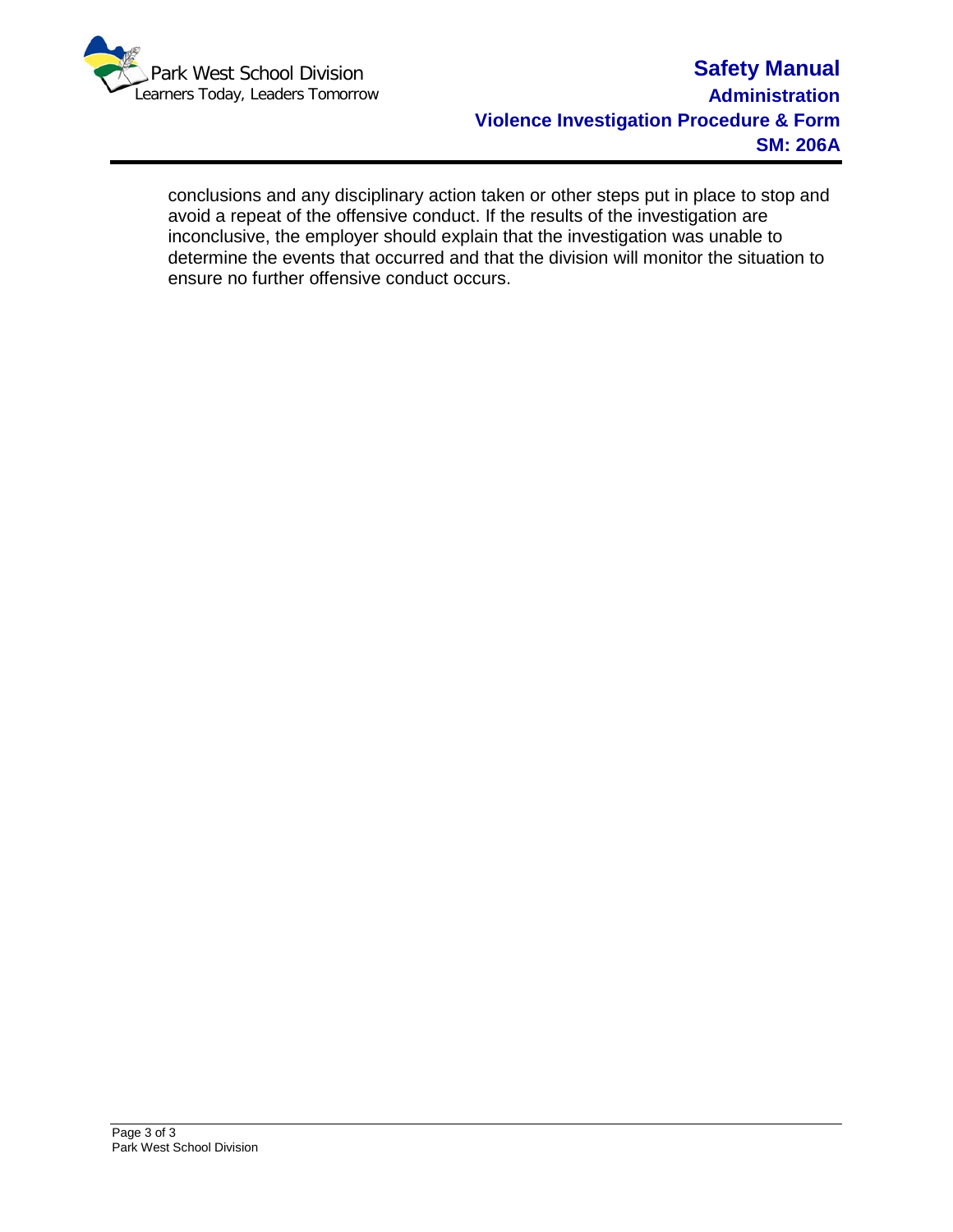

### **Workplace Violent Incident Report Form** CONFIDENTIAL

|                                                                                                                         | Please print clearly and complete entire form.<br>Date of Report: ______________________                                                                                                                                      |                      |  | Day of Week of Incident: _____________        |  |  |
|-------------------------------------------------------------------------------------------------------------------------|-------------------------------------------------------------------------------------------------------------------------------------------------------------------------------------------------------------------------------|----------------------|--|-----------------------------------------------|--|--|
| Date of Incident: _______________                                                                                       |                                                                                                                                                                                                                               |                      |  |                                               |  |  |
|                                                                                                                         |                                                                                                                                                                                                                               |                      |  |                                               |  |  |
| <b>REPORTING EMPLOYEE:</b>                                                                                              |                                                                                                                                                                                                                               |                      |  |                                               |  |  |
|                                                                                                                         | Name: Name: Name: Name: Name: Name: Name: Name: Name: Name: Name: Name: Name: Name: Name: Name: Name: Name: Name: Name: Name: Name: Name: Name: Name: Name: Name: Name: Name: Name: Name: Name: Name: Name: Name: Name: Name: |                      |  |                                               |  |  |
|                                                                                                                         | Name of Workplace/School: Name of Workplace/School:                                                                                                                                                                           |                      |  |                                               |  |  |
|                                                                                                                         |                                                                                                                                                                                                                               |                      |  |                                               |  |  |
|                                                                                                                         | Gender: <u>Communication</u>                                                                                                                                                                                                  |                      |  |                                               |  |  |
|                                                                                                                         | <b>ALLEDGED PERPETRATOR(S):</b> [REMOVE IDENTIFYING INFORMATION PRIOR TO DISTRIBUTION]                                                                                                                                        |                      |  |                                               |  |  |
|                                                                                                                         | Name: Name:                                                                                                                                                                                                                   |                      |  |                                               |  |  |
| If name is unknown, please list identifying characteristics:                                                            |                                                                                                                                                                                                                               |                      |  |                                               |  |  |
|                                                                                                                         | ,我们也不会有什么?""我们的人,我们也不会有什么?""我们的人,我们也不会有什么?""我们的人,我们也不会有什么?""我们的人,我们也不会有什么?""我们的人                                                                                                                                              |                      |  |                                               |  |  |
|                                                                                                                         | Approximate Age: ________ Gender: ______                                                                                                                                                                                      |                      |  |                                               |  |  |
|                                                                                                                         | Relationship of ALLEDGED PERPETRATOR(s) to REPORTING EMPLOYEE (if any):                                                                                                                                                       |                      |  |                                               |  |  |
|                                                                                                                         |                                                                                                                                                                                                                               |                      |  |                                               |  |  |
| Other (specify): ___________________                                                                                    |                                                                                                                                                                                                                               |                      |  |                                               |  |  |
| (Attach additional descriptions if there is more than one alleged offender)                                             |                                                                                                                                                                                                                               |                      |  |                                               |  |  |
| <b>WITNESS(es):</b>                                                                                                     |                                                                                                                                                                                                                               |                      |  |                                               |  |  |
|                                                                                                                         |                                                                                                                                                                                                                               |                      |  |                                               |  |  |
| Name:                                                                                                                   |                                                                                                                                                                                                                               | Contact at:          |  | <u> 1980 - Jan Samuel Barbara, margaret e</u> |  |  |
| Type of Violence (e.g. Physical injury, threat of physical injury)<br>Please circle or highlight any or all that apply: |                                                                                                                                                                                                                               |                      |  |                                               |  |  |
| Verbal abuse                                                                                                            | Intimidation/threats                                                                                                                                                                                                          | Aggressive behaviour |  | Use of weapon(s)                              |  |  |